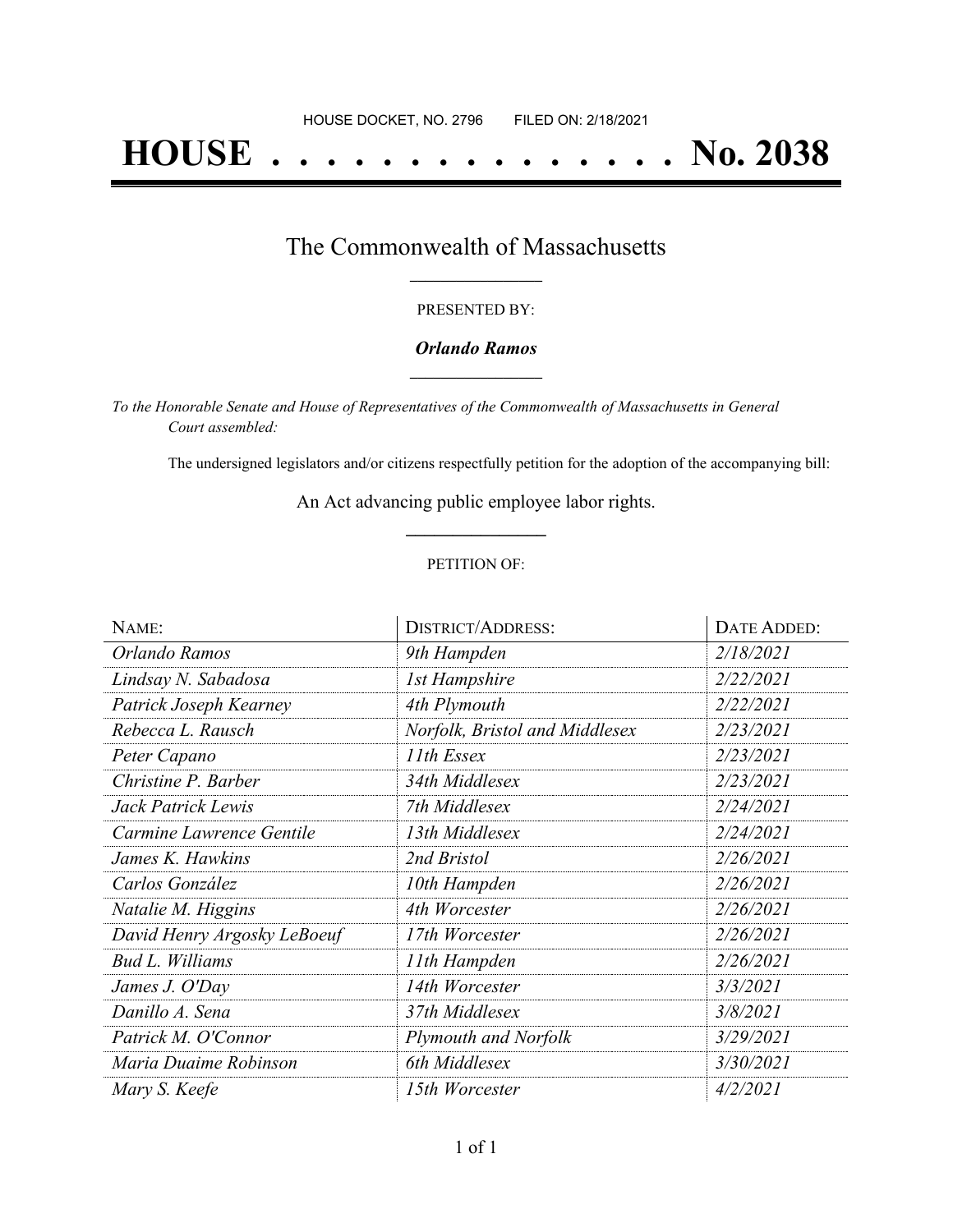## **HOUSE . . . . . . . . . . . . . . . No. 2038**

By Mr. Ramos of Springfield, a petition (accompanied by bill, House, No. 2038) of Orlando Ramos and others relative to impasses in collective bargaining negotiations. Labor and Workforce Development.

### The Commonwealth of Massachusetts

**In the One Hundred and Ninety-Second General Court (2021-2022) \_\_\_\_\_\_\_\_\_\_\_\_\_\_\_**

**\_\_\_\_\_\_\_\_\_\_\_\_\_\_\_**

An Act advancing public employee labor rights.

Be it enacted by the Senate and House of Representatives in General Court assembled, and by the authority *of the same, as follows:*

| $\mathbf{1}$ | SECTION 1. Chapter 150E of the General Laws is hereby amended by striking out                    |  |
|--------------|--------------------------------------------------------------------------------------------------|--|
| 2            | Section 9A and inserting in place thereof the following new section:-                            |  |
| 3            | Section 9A. (a) No public employee or employee organization shall engage in a strike,            |  |
| 4            | work stoppage, slowdown or withholding of services by such public employees, or to condone or    |  |
| 5            | encourage the same, except as otherwise provided in paragraphs (c) and (d) of this section.      |  |
| 6            | (b) Whenever a strike occurs or is about to occur, the employer may petition the                 |  |
| 7            | department to make an investigation. If, after investigation, the department determines that any |  |
| 8            | provision of paragraph (a) of this section has been or is about to be violated, it shall set     |  |
| 9            | compliance requirements, potentially including instituting appropriate proceedings in the        |  |
| 10           | superior court for the county wherein such violation has occurred or is about to occur for       |  |
| 11           | enforcement of such requirements, except as otherwise provided in paragraphs (c) and (d) of this |  |
| 12           | section.                                                                                         |  |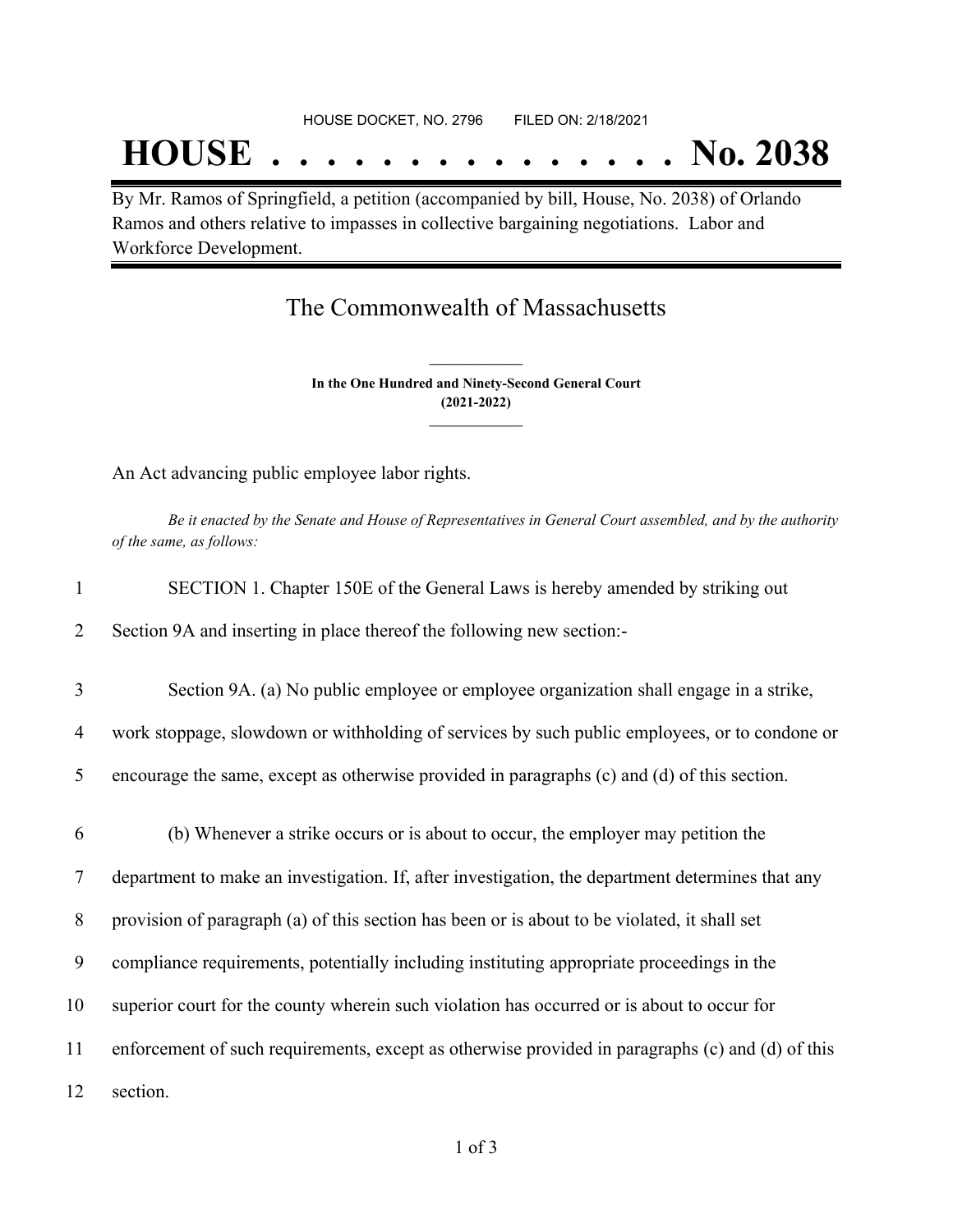(c)(1) For any petition filed pursuant to paragraph (b) alleging prohibited activity by public employees other than police and fire protection employees, or jail, prison, and other correctional institution employees, neither the department nor the superior court shall issue a restraining order or grant injunctive or other relief to any employer that has failed to satisfy any of its legal obligations arising out of or pertaining to a labor dispute with an employee organization or make every reasonable effort to settle such dispute pursuant to section 9 of this chapter.

 (2) For purposes of this paragraph, if an employee organization pursuant to section 11 of this chapter has filed charges of prohibited practice against the employer prior to the employer filing a petition pursuant to paragraph (b) herein, the department shall first determine whether such strike, work stoppage, slow-down or withholding of services is related in whole or in part to the prohibited practice or practices allegedly committed by the employer. If upon investigation the department finds probable cause to believe that the alleged strike, work stoppage, slowdown or withholding of services relates to the commission of unfair labor practices by the employer, the department shall issue temporary orders to the employer addressing the alleged prohibited practice or practices. No actions by an employee or employee organization as alleged in the employer's petition shall be deemed to violate this section until the employer has complied with any such temporary orders. In setting or enforcing requirements pursuant to this paragraph, the department shall not compel or seek to compel any employee or employee organization to articulate, advocate or adhere to a message approved by a government official.

 (d) For any petition filed pursuant to paragraph (b) alleging prohibited activity by public employees other than police and fire protection employees, or jail, prison, and other correctional institution employees, no strike, work stoppage, slowdown or withholding of services by such

of 3